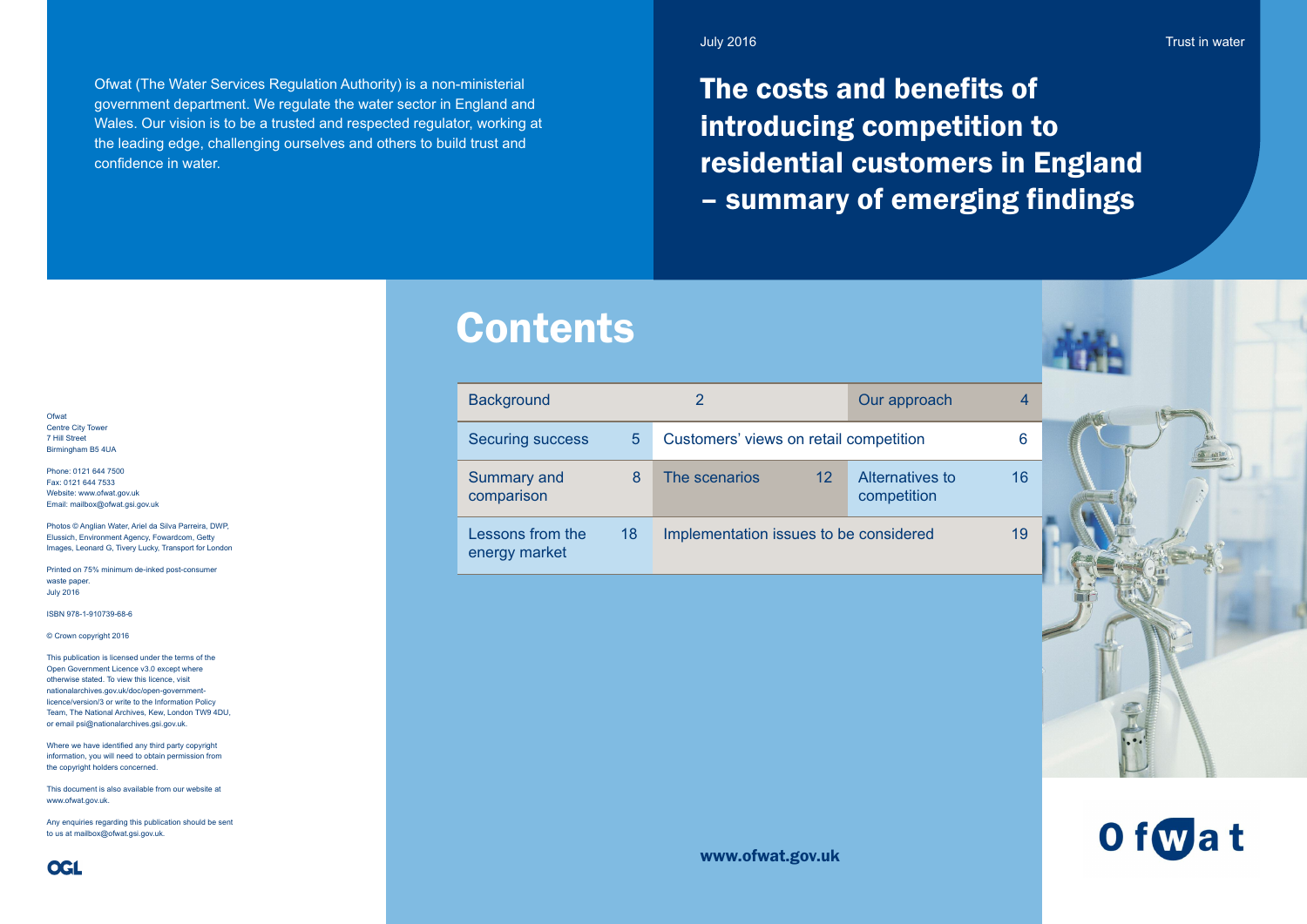### There are potential benefits

available from the introduction of competition. The scale of those benefits will depend on how competition is designed and implemented.





**Many** customers say they would want significant

customers want – our research suggests that more than half of customers would welcome having a choice as a result of competition.

savings to switch. Retail costs account for about 10% of the average bill of £386. Our analysis shows that competition could drive efficiencies in retailing that on their own would suggest a price saving for customers in the order of £6 – or 2% – off the average bill. This is in addition to the benefits that come from effective regulation.

We have also identified the potential costs for water companies, retailers, and those operating and overseeing the market, such as regulators. Under one scenario we have modelled, these costs could outweigh the benefits.



Half of the customers we surveyed would be interested in switching and just under half would switch for the **offer** of additional services, even if there was no price saving. For example, for the convenience of a single utility bill including energy and water, or water efficiency services to help reduce consumption and lower bills, while helping to improve resilience.



There are important **policy decisions** that would need to be given careful consideration ahead of introducing a competitive market. For example, whether and how to provide protection for customers who are not active in the market, how to provide assistance for vulnerable customers and social tariffs.

Savings are more likely to be achieved if multi-utility retailers enter the market, as they could spread fixed costs over a larger number of customers and pass on the savings. Competition could also spur improvement in the management of bad debt.

The use of new technologies could make switching easier for customers and cheaper for retailers, promote water efficiency and better wastewater management, and help to improve resilience.

In modelling costs and benefits we took account of the experience in energy markets, as well as business learnings and technology which were not

available at the time of opening the energy market. We have also been informed by the ongoing process to open to competition the business market for water and wastewater retail in England.

# Background Emerging findings

Last November, the UK government published 'A better deal', its plan to boost competition in different markets and lower bills for firms and families. The plan said:

"Ofwat will provide an assessment by summer 2016 of the costs and benefits of extending retail competition to household water customers [in England]. Following this, the government will work with water companies to begin the transition to household retail competition before the end of this Parliament."

This follows the work already in train to open to competition the retail market for businesses, charities and public sector organisations in England in April 2017.

At the moment, water retail services are generally provided by 17 regional monopoly companies, regulated by Ofwat for both price and quality of service.

We were not asked to reach a view on whether the government should introduce competition; or to recommend what form any competitive market should take. Those are decisions for the government. We are providing evidence and analysis to enable the government to take those decisions.

To respond to these emerging findings or provide more evidence on the potential costs or benefits of opening the residential water market in England, please email household.review@ofwat.gsi.gov.uk. £6

Average saving to customers' bills

Ofwat (The Water Services Regulation Authority) is a non-ministerial government department. We regulate the water sector in England and Wales. Our vision is to be a trusted and respected regulator, working at the leading edge, challenging ourselves and others to build trust and confidence in water.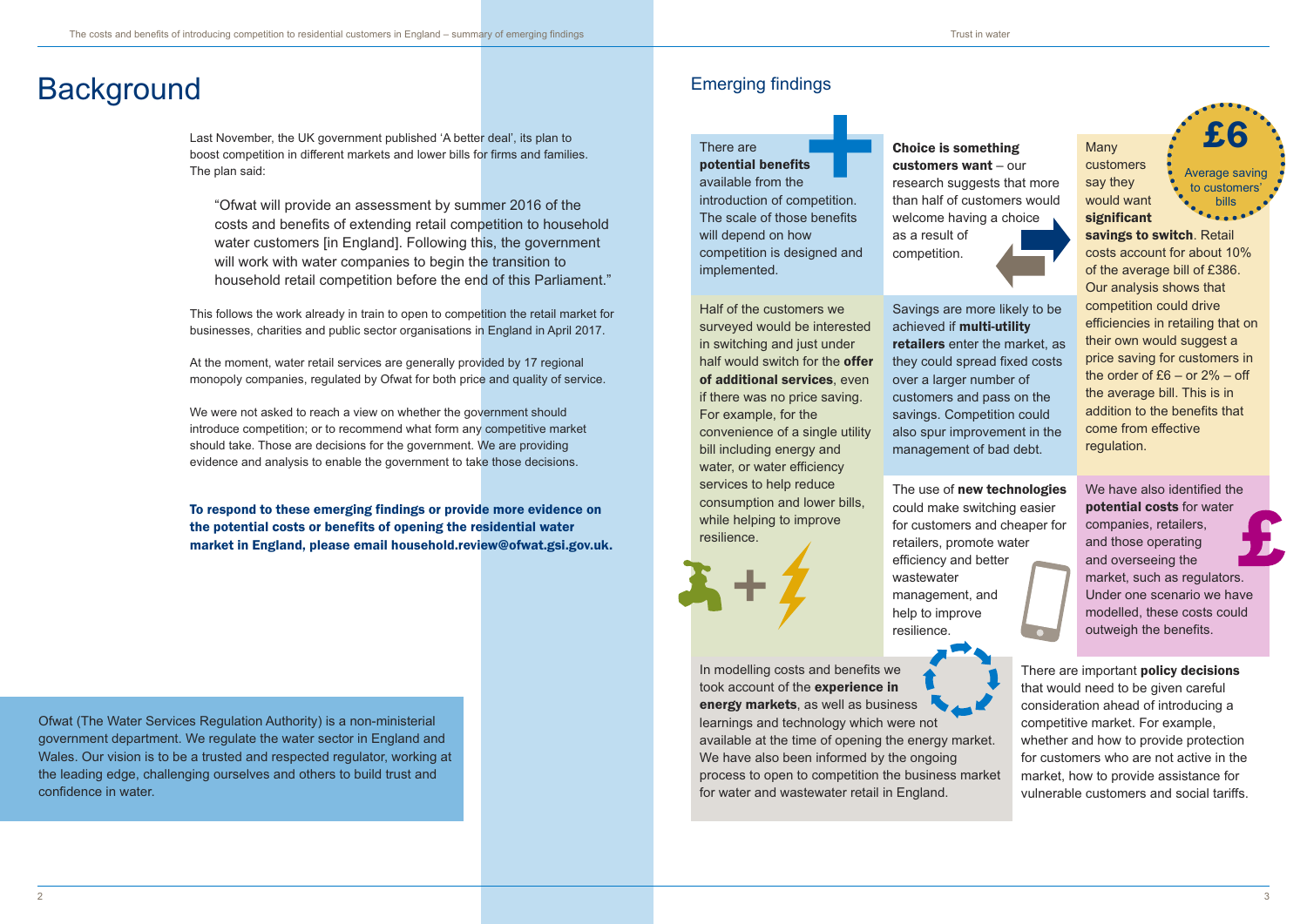Throughout this review, we have been open and transparent. We committed to publish our emerging findings for consultation before submitting our final report.

Our work has been informed by the following.

- Customer research.
- Qualitative and quantitative analysis.
- Expertise and experience from a reference group made up of those within and outside the water sector.
- The expertise and experience within Ofwat, including our non-executive Board members.

We commissioned customer research to help understand customer preferences and concerns. We used the findings from this to inform our competition models and assess the costs and benefits. We also considered complementary research by the Consumer Council for Water (CCWater) which explores how much customers expect to save in a competitive market.

### Customer research

We began with an evaluation of the status quo – where there is no retail competition in the residential water sector. We took account of the fact that the market for businesses, charities and public sector organisations in England will open in April 2017 and have included spillover benefits for

We used this as our starting point against which we could compare and estimate the impacts of retail competition.

### Qualitative analysis

We estimated the costs and benefits to all parties of setting up and maintaining new arrangements. We compared the costs and benefits over time to estimate the 'present' value of each, including the impact on average bills.

We reviewed the potential costs, benefits and models of competition in other markets to inform assumptions about the water market. We identified and tested various models of competition. We also identified a range of issues which would need to be considered in the design of any model of competition.

## Quantitative estimates

# Our approach

residential customers that are expected from opening that market, which we would secure through regulation.

The potential benefits identified are in addition to benefits that could be secured through effective regulation.

### Assessing against different scenarios

To help work through possible costs and benefits, we modelled outcomes against four possible scenarios.

- Scenario 1 lower cost, widespread innovation, strong competitive activity.
- Scenario 2 lower cost, some innovation and good competitive activity.
- Scenario 3 higher costs, some innovation and good competitive activity.
- Scenario 4 higher costs, little innovation and weak competitive activity.

Our analysis aims to identify market-wide impacts and sets out the Net Present Value (NPV) over a period of 30 years. NPV figures should not be taken as bill impacts because costs and benefits would not be passed to customers only in the year they are incurred, but would be spread over time.

Even though it takes time for competition to develop, we would expect some customers to pay lower bills from day one, as new entrants and existing companies compete to offer customers a better price or product.

# Securing success

A successful competitive market could deliver benefits for customers, including lower prices, better service, greater control and convenience, and innovation in products and services. It could also deliver environmental improvements and improved resilience through water efficiency and better management of wastewater. How successful a competitive market would be depends on a number of factors which need to be addressed in the design and implementation of the market.



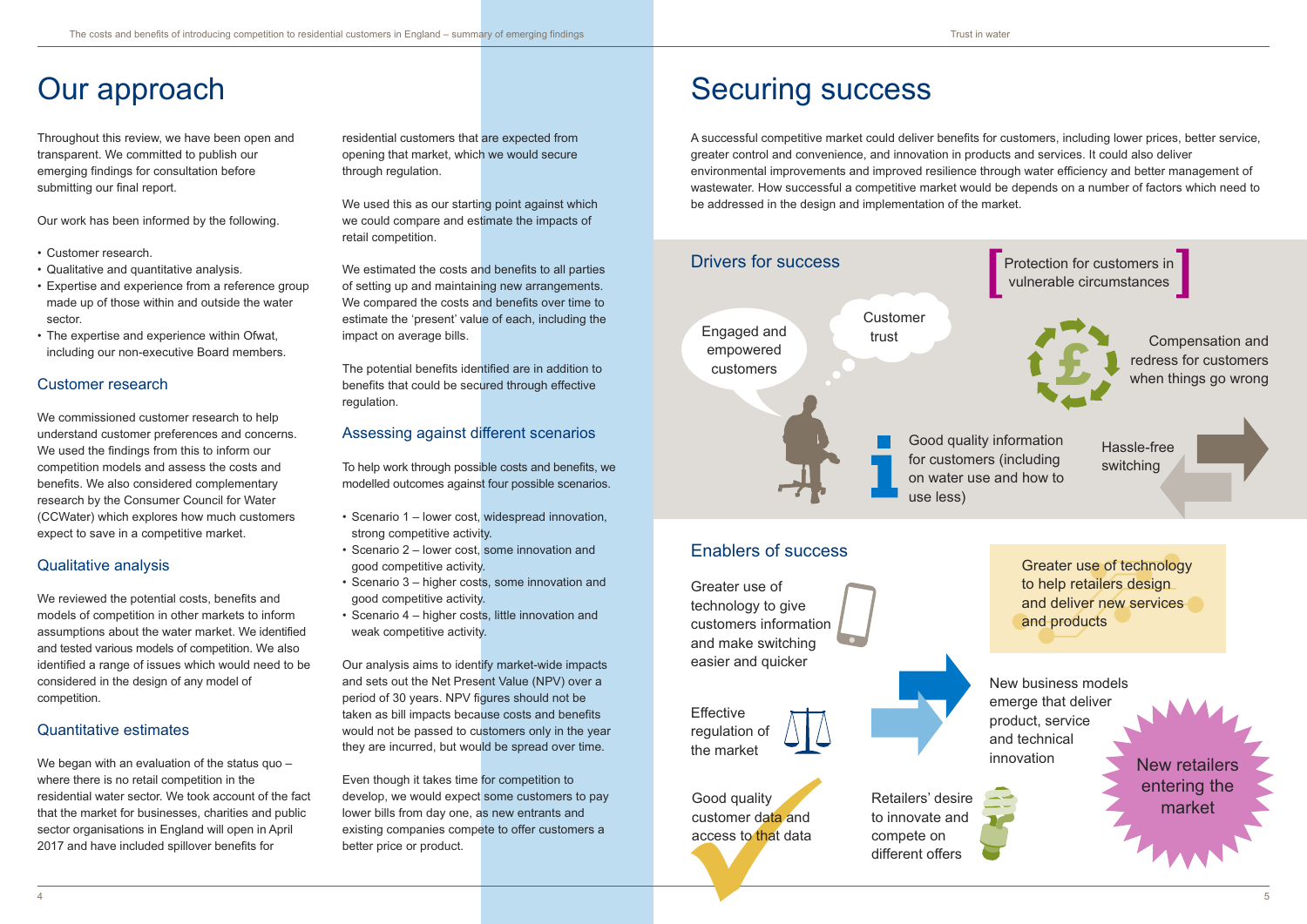- Competition is a good thing.
- Cheaper bills.
- More choice, can shop
- around.
	- Better service.
- More complicated; administrative problems.
- Do not see the point.
- Happy with current service.
- Do not think choice will make a difference.
- Not sure of benefits.

# Customers' views on retail competition

We worked with CCWater to seek customers' views and also commissioned our own research. We discussed the issues with the Institute for Customer Service and analysed the Competition and Market Authority's work on energy and banking reform. Our customer research is available in full on our website at www.ofwat.gov.uk.

> "Anything that you have to pay for I think should be competitive, whether that's gas, electricity, chocolate bars, cigarettes."

## Customers who think choice is a bad idea or there is no need for change

"All that [competition] will do is introduce another level of admin and costs will rise."

"I'm satisfied where I am, I haven't got any problems and everything is hunky dory."



sending round people to knock on your door at 9 o clock at night (to sell products and services)."

## Headline findings from our customer research

### What customers say

### Customers who support choice

"Up to 10 years ago I didn't give it a thought but having thought about this now, I do feel why don't we have a choice?"



"I think competition is healthy and it would strengthen customer service."

# would be likely to switch if retailers offered additional services, such as water efficiency or leak detection, even if

asked what saving on their bill would make it seem worthwhile switching, and the average was a 25% saving

## "I would do it for car insurance where you can save £500 a year but for water, if it's £5 or £10, then no."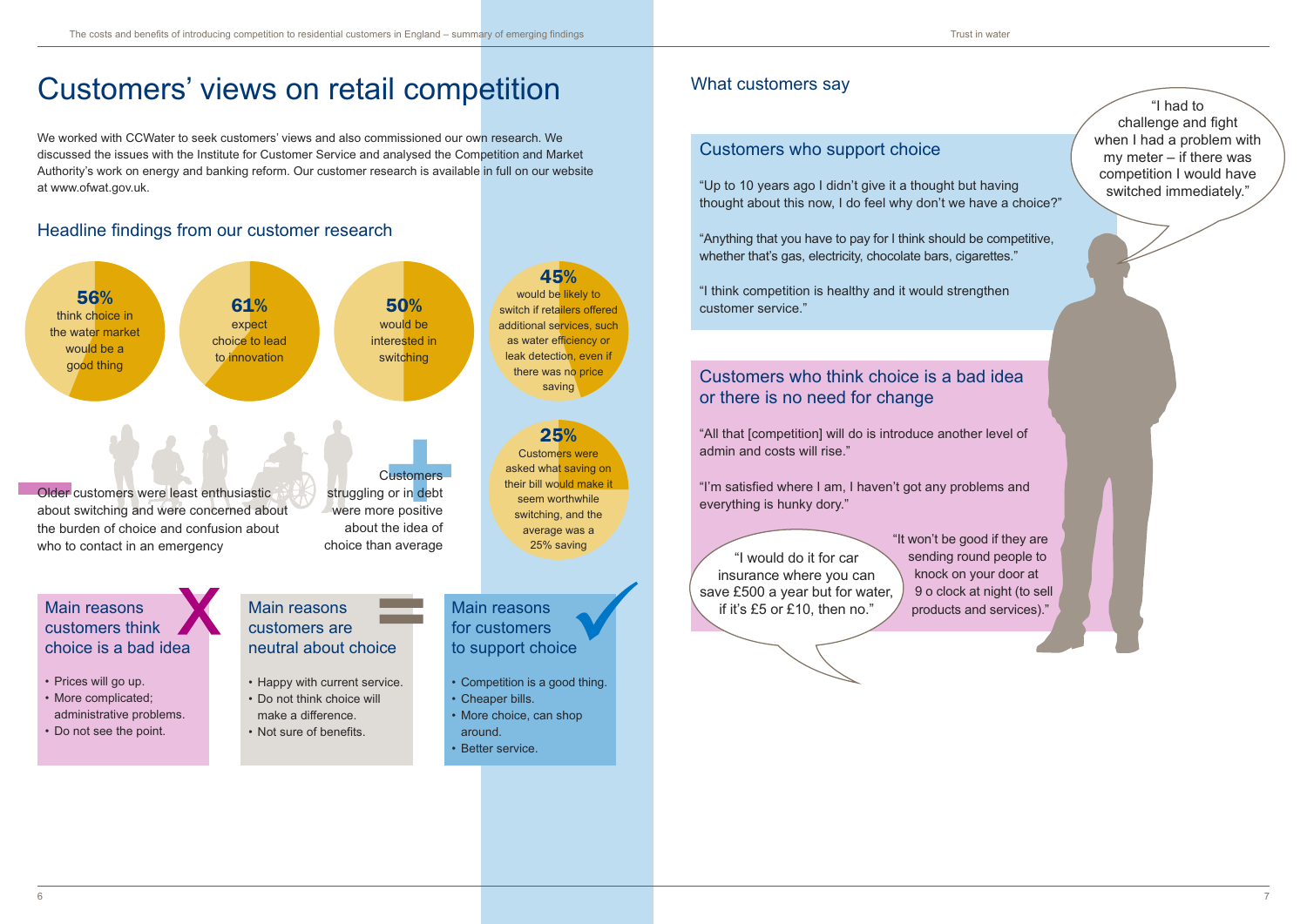### Scenario 2

Lower cost, some innovation and good competitive activity



# Summary and comparison

To help understand the impact of introducing competition into the residential water market, we looked at four possible scenarios.

> could be as a result of existing water retailers in the residential market entering each other's area. It could be players in the business market entering the residential market. It could also be as a result of energy retailers and other service providers entering the market.

> Retailers find modest scope to reduce costs, for example through better management of bad debt costs. Multi-utility retailers reduce customer bills further by spreading fixed costs across a greater revenue. Retailers compete not only on price but also service. However, unlike scenario one, there is no widespread adoption of smart metering technology on the water and wastewater side.

Unlike scenario one, technology such as search engines and block chain switching, is not adopted in water, which does not help customers to engage easily in the market. Limited use of technology such as water and wastewater metering and apps means the service offer to customers is less attractive than in scenario one. As a result, there is limited customer engagement in the market. We assume a similar proportion of active customers to that we have seen to date in energy – up to half engage at the opening of the market, but that falls significantly afterwards.

## Scenario 1

Lower cost, widespread innovation, strong competitive activity



### What this market looks like

New entrants offer innovative products and services and drive the use of technology throughout the sector. This could result in multiutility bundles, multi-utility efficiency services and the use of smarter water meters and sensors, promoting water efficiency services. It could be the use of technologies such as block chain switching and search engines. It could also include wastewater meters, and services to reduce the impact of residential wastewater on the drainage network, generating cost savings and improving resilience.

Retailers compete using product and service innovation, and better, more customised services. This is not purely focused on reducing the price per unit of water consumed or wastewater taken away, but reducing bills by reducing consumption. Multi-utility retailers compete not only on water efficiency, but also on energy efficiency, for example by reducing hot water consumption.

Customers find these benefits attractive and this stimulates engagement in the market. It is coupled with technology, such as search engines and block chain switching that make it possible for third parties to offer search and switching services. This could increase the proportion of customers actively engaged with the market, so that more of the benefits of competition are enjoyed by more customers.

Implementation costs are relatively low for the companies, market operator and regulator. This is likely because market architecture and resources like switching and settlement systems are established from the opening of the business market in England, and can be easily adapted for the residential market.

Costs of operating in the market are relatively low for companies. This may be because companies have already invested in changes to their billing and account systems for the business market, which can be adapted for the residential market. It may be the case that those able to offer multi-utility products can extend their retail operations to water without incurring substantial additional costs.

Retailers can find significant cost saving efficiencies. This could be because multi-utility retailers can spread fixed costs across greater revenues. It could be a result of retailers in competitive markets having stronger incentives to manage bad debt costs, which comprise £21 of the average bill. Retailers could also put pressure on their wholesale suppliers to reduce their costs. New entrants are keen and a number of them enter the market. This could be existing water retailers in the residential market entering each other's area. It could be players in the business market entering the residential market. It could also be as a result of energy retailers and other service providers entering the market.

Implementation costs are relatively low for the companies, market operator and regulator. This is likely because market architecture and resources like switching and settlement systems are established from the opening of the business market in England, and can be easily adapted for the residential market.

Costs of operating in the market are relatively low for companies. This may be because companies have already invested in changes to their billing and account systems for the business market, which can be adapted for the residential market. Those able to offer multi-utility products might be able to extend their retail operations to water without incurring substantial additional costs.

Retailers can find significant cost saving efficiencies. This could be because multi-utility retailers can spread fixed costs across greater revenues. It could be a result of retailers in competitive markets having stronger incentives to manage bad debt costs, which comprise £21 of the average bill. Retailers could also put pressure on their wholesaler suppliers to reduce their costs.

New entrants are keen and a number of them successfully enter the market. This

### What this market looks like

Those able to offer multi-utility products might be able to extend their retail operations to water without incurring substantial additional costs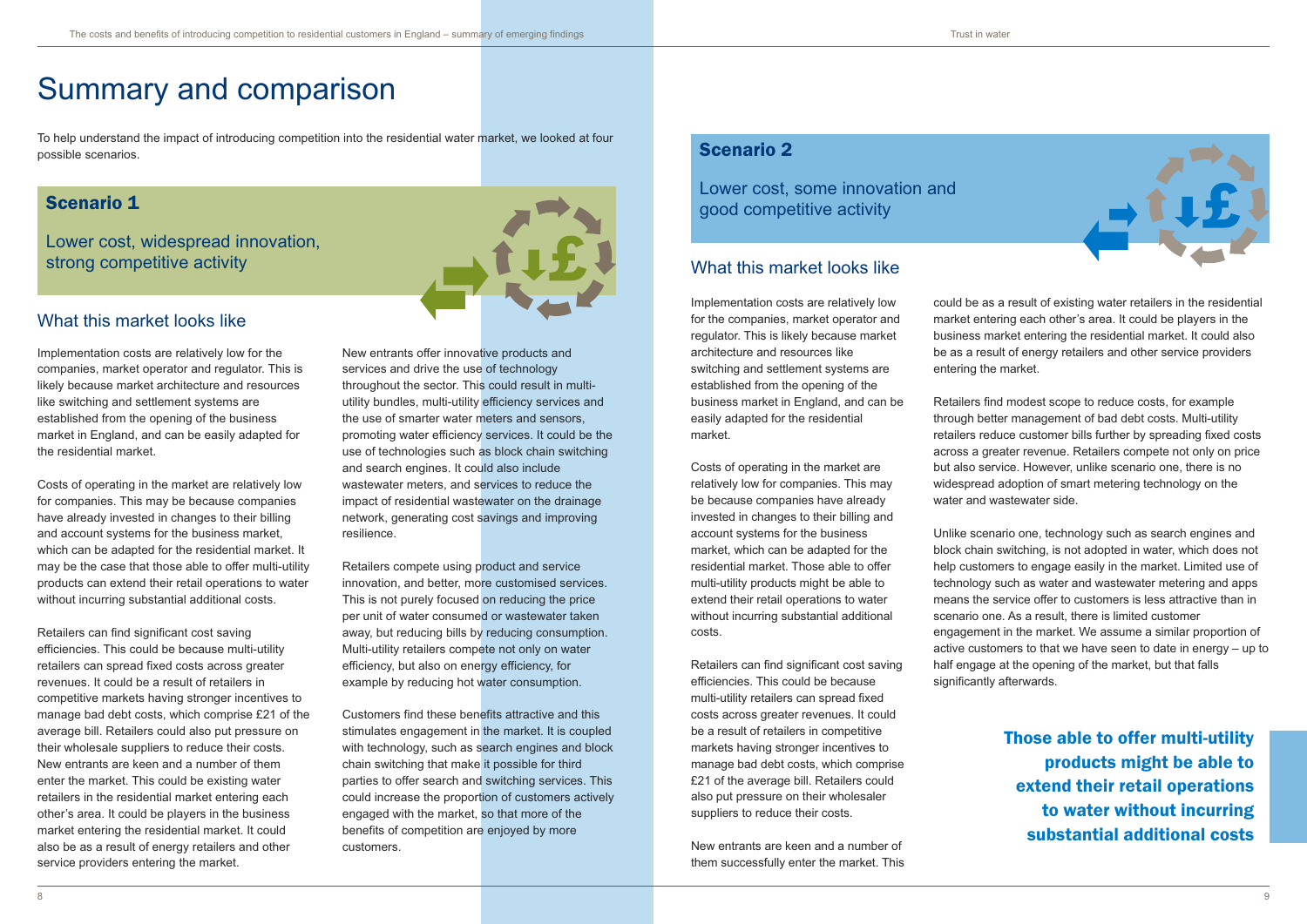## Scenario 4

Higher costs, little innovation and weak competitive activity

# Scenario 3

Higher costs, some innovation and good competitive activity



Implementation costs are high for the companies, market operator and regulator, unlike scenarios one and two. This may be because the market architecture and resources like switching and settlement systems for the business retail market are not easily adaptable for the residential market.

Costs of operating in the market are high for retailers, unlike scenarios one and two. This may be because existing water retailers have to invest in new systems to help them compete, and because entrants from other sectors incur significant costs in adapting their systems to the water market.

New entrants include energy providers – making the offer of multi-utility bundles common, as in scenarios one and two.

Retailers find modest scope to reduce costs, for example through better management of bad debt costs. Multi-utility retailers reduce customer bills further by spreading fixed costs across a greater

Implementation costs are high for the companies, market operator and regulator, as in scenario three. This is may be because resources like switching and settlement systems for the business retail market are not easily adaptable.

Costs of operating in the market are high for retailers, as in scenario three. This may be because existing water retailers have to invest in new systems to help them compete, and because new entrants from other sectors incur significant costs in adapting their systems to the water market.

There is limited entry into the market, and retailers do not compete vigorously. This may be because the high costs to operate in the market act as a deterrent to entry.

This lack of vigorous competition means retailers do not offer innovative products and services. Water efficiency and wastewater management are not promoted. Bad debt costs are not reduced.

As a result of this, and onerous search and switching costs, customers do not engage with the market. We assume that the share of active customers is lower than in the current energy market. This compounds the ineffectiveness of competition. It means customers do not experience any additional benefits, either through reduced bills or better service. The costs of competition in this scenario outweigh the benefits.

Lack of vigorous competition means retailers do not offer innovative products and services

Retailers find modest scope to reduce costs, for example through better management of bad debt

## What this market looks like

revenue. Retailers compete not only on price but also service. However, unlike scenario one, then is no widespread adoption of smart metering technology on the water and wastewater side.

Overall, scope for cost savings is as in scenario two. Unlike scenario one, technology is not adopted in water which does not help customers to engage easily in the market and make service offers attractive. As a result, there is limited customer engagement in the market. We assume a similar proportion of active customers to that we have seen to date in energy – up to half engage at the opening of the market, but that falls significantly afterwards.

## What this market looks like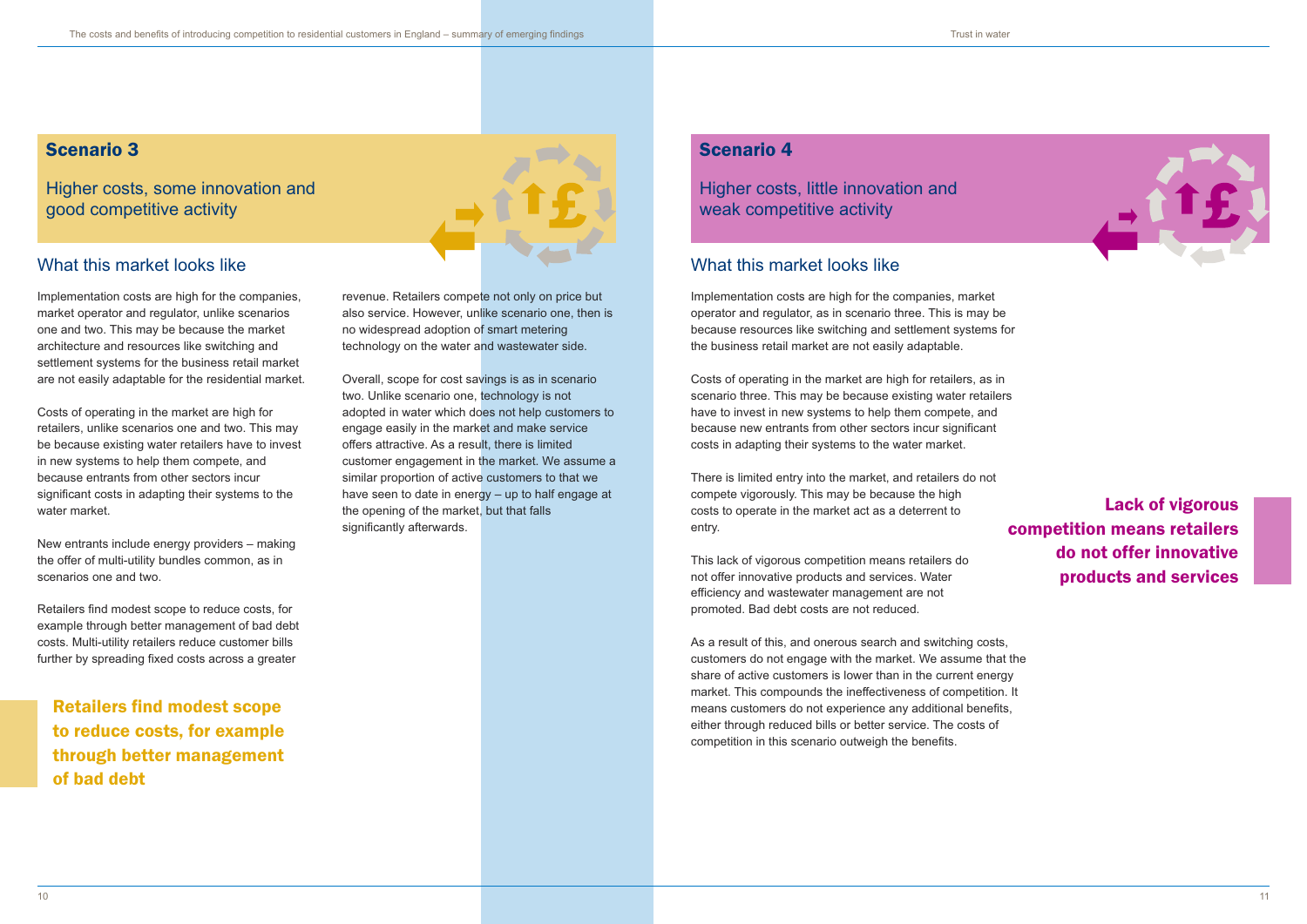Based on the time it will take to open the market for business customers

It costs companies £15 to get a new customer

Within **15** years, 30% of the residential market is actively engaging with the market

Retailers will not spend more getting customers than they make in profit and this is based on a profit margin of 1%

Based on the experience in the energy market

One-off reduction of 0.50% in wholesale costs

Based on anticipated benefits in the business customer market

> Metered customers who are active in the market could cut their water use by **10%**

Rivalry is lower and so retailers have less incentive to promote water efficiency

Bad debt is reduced by about 1% a year

Rivalry is lower and so retailers

have less incentive to achieve cost

efficiencies

No additional

### savings to cost

of meters

Rivalry is lower and so retailers have less incentive to achieve cost

efficiencies

Implementation costs companies a total of £200 million upfront, and £20 million a year thereafter

Within 10 years, 50% of the residential market is actively engaging with the market

> Given the scale and complexity of opening the residential market, this is about double the best estimate of the cost of opening the business market

### The cost of metering falls by about 1%

£15

# Scenario 1

Lower cost, widespread innovation, strong competitive activity

# Scenario 2

# Lower cost, some innovation and good competitive activity

From starting the process, it  $E6$  Total net benefit takes two years to prepare and open the market

> The market for business customers will take three years to open. Having learnt from that, this market can be opened in two years

# It costs companies £8 to get a new customer

Retailers will not spend more getting customers than they make in profit and this is based on profit margin of 1%

Technology and innovation encourage customers to engage actively with the market

One-off reduction of 0.75% in wholesale costs

Anticipated benefits are 50% higher than those expected in the business customer market

Bad debt is reduced by about 2%

a year

Based on reaching the same level of bad debt as in energy and council tax

New technology, such as smarter meters, is embraced and delivers cost savings

## Implementation costs companies a total of £200 million upfront, and £20 million a year thereafter

Given the scale and complexity of opening the residential market, this is about double the best estimate of the cost of opening the business market

Metered customers who are active in the market could cut their water use by 20%

This sees progress continue on current trajectory

£8

Innovation and technology that already exists in other sectors (including at early stages in energy) is adopted in water and taken up on a widespread basis. Costs for setting up and running the market are relatively low. There is vigorous competition, delivering greater benefits and savings for customers.

# The scenarios

# £2.3 billion



The water market follows the energy market to date. There is competition and multi-utility offers but technology, such as search engines and block chain switching, is not adopted in water which does not help customers to engage easily in the market. Costs for setting up and running the market are relatively low for the companies, market operator and regulator.

£1.2

billion



### From starting the process, it takes **three** years to prepare and open the market  $E4$  From starting the process, it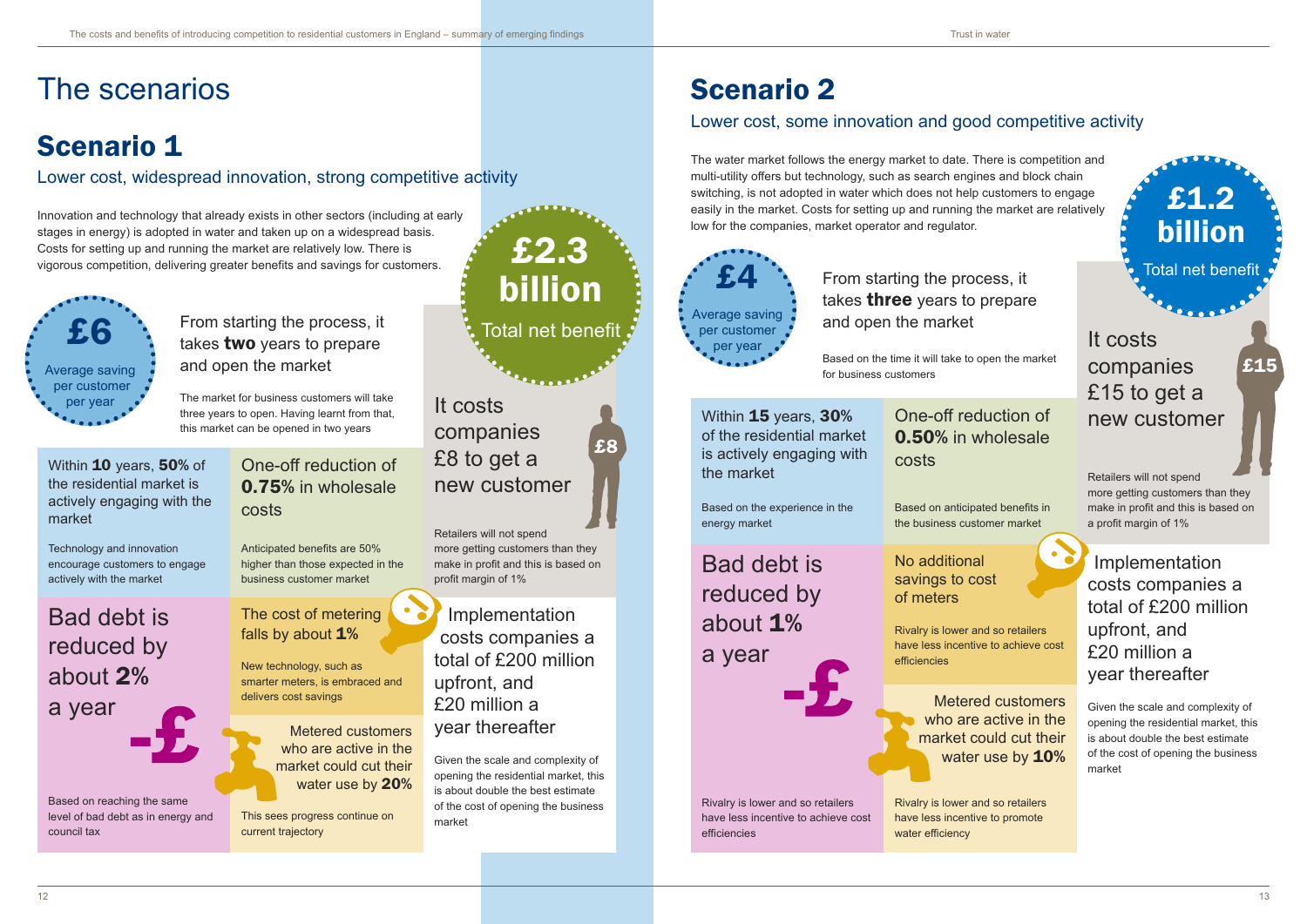# Scenario 3

# Higher costs, some innovation and good competitive activity

# Scenario 4

# Higher costs, little innovation and weak competitive activity

Retailers will not spend more getting customers than they make in profit and this is based on profit margin of 1%

There are significant costs for the companies, market operator and regulator in setting up and running the market. There is competition and multi-utility offers. Technology, such as search engines and block chain switching, is not adopted<br>in water which does not help customers to engage easily in the market.

# **£1** From starting the process, it takes **four** years to prepare and open the market



# It costs companies £15 to get customer million

Implementation costs companies a total of £400 million upfront, and £40 million a year thereafter

Within 20 years, 15% of the residential market is actively engaging with the market

Given the scale and complexity of opening the residential market, this is about double the estimate in scenario one and two

£15

Because the market is bigger and more complex than the one for business customers, it takes a year longer to open

It costs companies £15 to get a new customer

Retailers will not spend more getting customers than they make in profit and this is based on a profit margin of 1%

Engagement is significantly lower than in energy because retailers do not compete and so benefits are less attractive to customers

## One-off reduction of 0.25% in wholesale costs

# Based on securing lower benefits

than those anticipated in the

business customer market

# No additional progress in tackling bad debt



Rivalry is lower and so retailers have less incentive to achieve cost efficiencies

### No additional savings to the cost of metering

Rivalry is lower and so retailers have less incentive to achieve cost efficiencies

Implementation costs companies a total of £400 million upfront, and £40 million a year thereafter

Given the scale and complexity of opening the residential market, this is about double the estimate in scenarios one and two

## No additional benefits on water efficiency

Rivalry is lower and so retailers have less incentive to promote water efficiency

£15

Customers show little interest in the market and there is little movement from retailers. There is little innovation or technology use in the market. There are significant costs for the companies, market operator and regulator in setting up and running the market £640

million

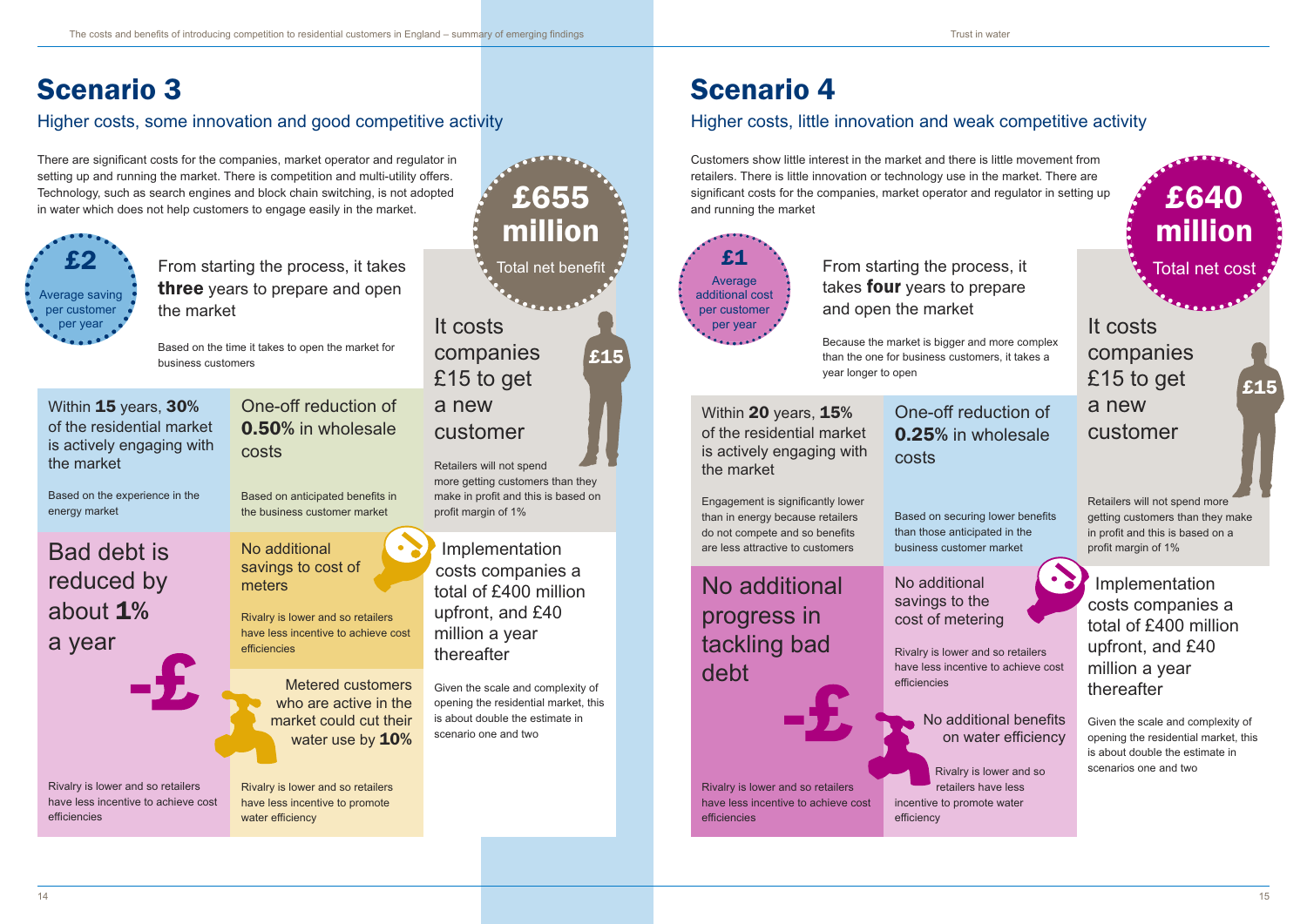



billing or



# Alternatives to competition

Our emerging findings have identified and considered the benefits and costs of competition in the residential retail water market, in addition to the benefits that can be secured through effective regulation.

**Deliverable** through regulation? **Partially** 

However, we also considered whether similar benefits from competition could be secured through effective regulation alone.

# Benefits of competition

| <b>Lower prices for customers</b> |
|-----------------------------------|
|-----------------------------------|

### How?

Regulation seeks to mimic competition and drive down retail prices. But it is hard to encourage innovation, such as new business models and multi-utility retailers, which would potentially deliver greater benefits for customers.

Deliverable through regulation? **Partially** 

| <b>Choice of supplier for customers</b>      |    |  |  |  |
|----------------------------------------------|----|--|--|--|
| <b>Deliverable</b><br>through<br>regulation? | Nο |  |  |  |
| Why?                                         |    |  |  |  |

Only competition can deliver this choice.

## Innovation in products and customer service

Deliverable through regulation? No

### Why?

Regulation alone cannot deliver this retailer-led innovation.

### Improved water efficiency and resilience

**Partially** 

Deliverable through regulation?

### How?

Regulation could introduce standards or incentives for water efficiency and resilience. But it would not be able to replicate the information and incentives a competitive market would provide, including incentives for the development and take up of new technology and innovative ways of engaging customers.

### Tackle bad debt

### How?

Through regulation, we can and have put pressure on companies to tackle bad debt. But competitive pressures would deliver greater incentives and creativity in tackling it.

| <b>Customer convenience</b>                       |           |  |  |
|---------------------------------------------------|-----------|--|--|
| <b>Deliverable through</b><br>regulation?         | Partially |  |  |
| How?                                              |           |  |  |
| Regulation could mandate changes such as online I |           |  |  |

the introduction of apps, but it would be difficult to regulate for the quality of these products. Regulation could not deliver the convenience of multi-utility offers.

## Driving wholesalers to deliver lower prices and better performance

| <b>Deliverable through</b> | Partially |
|----------------------------|-----------|
| regulation?                |           |

### How?

Regulation can help to bring pressure on wholesalers, but retailers' input would be complementary and accelerate progress.